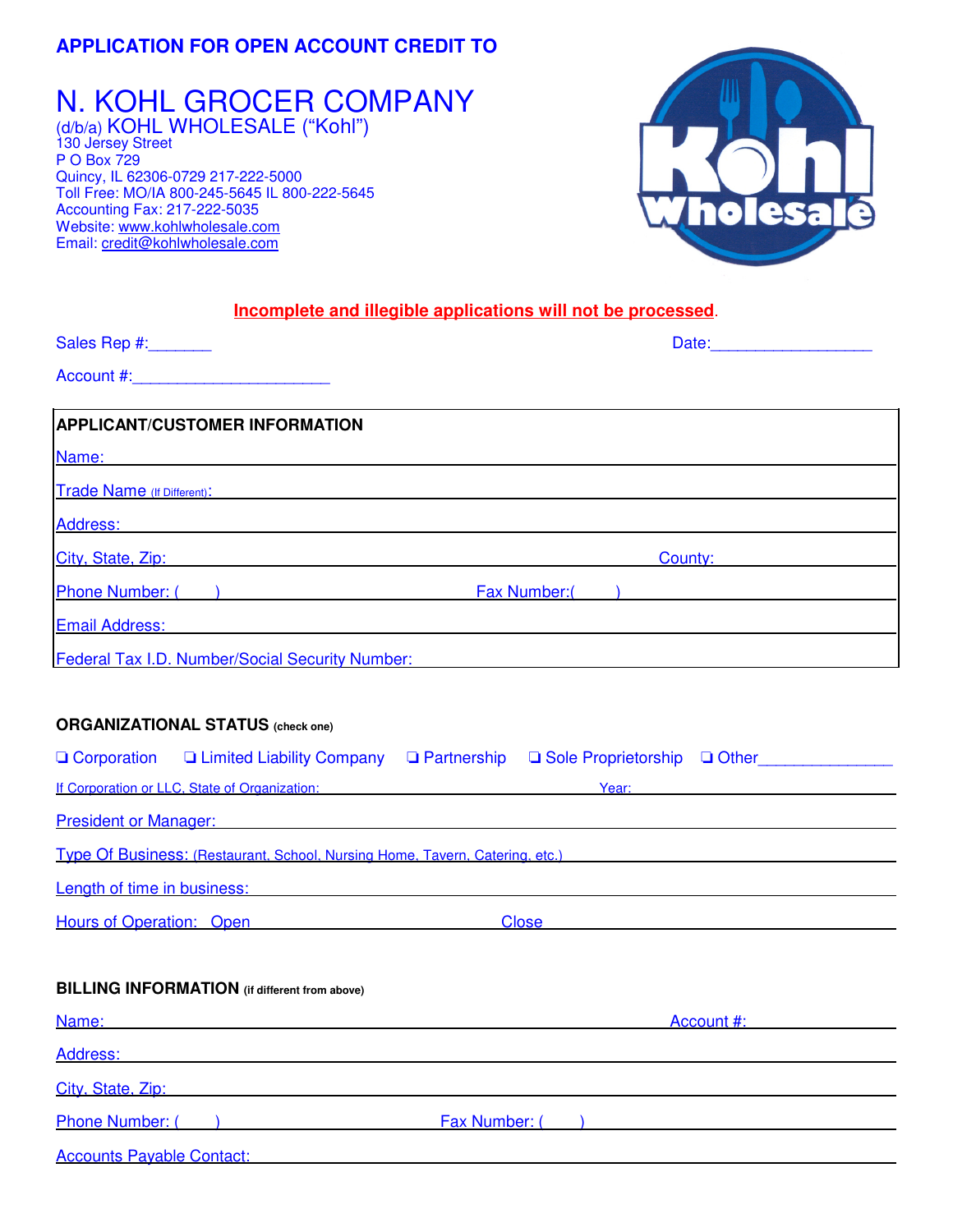# **SHIPPING INFORMATION (if different from above)**

| Name:                                                                                                                                                                                                                          |                                                                                                                                                                                                                                |
|--------------------------------------------------------------------------------------------------------------------------------------------------------------------------------------------------------------------------------|--------------------------------------------------------------------------------------------------------------------------------------------------------------------------------------------------------------------------------|
| Address: Address: Address: Address: Address: Address: Address: Address: Address: Address: Address: Address: Address: Address: Address: Address: Address: Address: Address: Address: Address: Address: Address: Address: Addres |                                                                                                                                                                                                                                |
| City, State, Zip: etc. All and the contract of the contract of the contract of the contract of the contract of the contract of the contract of the contract of the contract of the contract of the contract of the contract of |                                                                                                                                                                                                                                |
|                                                                                                                                                                                                                                | Phone Number: ( ) and Alternative Phone Number: ( )                                                                                                                                                                            |
| <b>LIST INFORMATION FOR ALL INDIVIDUAL CUSTOMER OWNERS/PRINCIPALS</b>                                                                                                                                                          |                                                                                                                                                                                                                                |
| Name: Name: Name: Name: Name: Name: Name: Name: Name: Name: Name: Name: Name: Name: Name: Name: Name: Name: Name: Name: Name: Name: Name: Name: Name: Name: Name: Name: Name: Name: Name: Name: Name: Name: Name: Name: Name:  | Title: Title: The Commission of the Commission of the Commission of the Commission of the Commission of the Co                                                                                                                 |
| Home Address: North American State Communication of the Address:                                                                                                                                                               |                                                                                                                                                                                                                                |
|                                                                                                                                                                                                                                | City, State, Zip: Cell Phone Number:                                                                                                                                                                                           |
|                                                                                                                                                                                                                                | Home Phone Number: ( a contract and Social Security Number: Social Security Number:                                                                                                                                            |
|                                                                                                                                                                                                                                | Driver's License Number: State: Date of Birth:                                                                                                                                                                                 |
| Name: Wallen and Contract the Contract of the Contract of the Contract of the Contract of the Contract of the Contract of the Contract of the Contract of the Contract of the Contract of the Contract of the Contract of the  | Title: The contract of the contract of the contract of the contract of the contract of the contract of the contract of the contract of the contract of the contract of the contract of the contract of the contract of the con |
| Home Address: New York Products and Contract Contract Contract Contract Contract Contract Contract Contract Co                                                                                                                 |                                                                                                                                                                                                                                |
|                                                                                                                                                                                                                                | City, State, Zip: City, State, Zip: Cell Phone Number:                                                                                                                                                                         |
|                                                                                                                                                                                                                                | <b>Home Phone Number: (edge)</b> Social Security Number:                                                                                                                                                                       |
|                                                                                                                                                                                                                                | Driver's License Number: State: Date of Birth:                                                                                                                                                                                 |
|                                                                                                                                                                                                                                | Title: Title: The Commission of the Commission of the Commission of the Commission of the Commission of the Co                                                                                                                 |
|                                                                                                                                                                                                                                | Home Address: Entertainment of the Address of the Address of the Address of the Address of the Address of the Address of the Address of the Address of the Address of the Address of the Address of the Address of the Address |
|                                                                                                                                                                                                                                | City, State, Zip: City, State, Zip: Cell Phone Number:                                                                                                                                                                         |
|                                                                                                                                                                                                                                | <b>Home Phone Number: (ed. )</b> Social Security Number:                                                                                                                                                                       |
|                                                                                                                                                                                                                                | Driver's License Number: State: State: Date of Birth:                                                                                                                                                                          |
| Name:                                                                                                                                                                                                                          | Title:                                                                                                                                                                                                                         |
| Home Address: New York Street, New York Street, New York Street, New York Street, New York Street, New York Street, New York Street, New York Street, New York Street, New York Street, New York Street, New York Street, New  |                                                                                                                                                                                                                                |
| City, State, Zip: 2004                                                                                                                                                                                                         | Cell Phone Number: National According to the Cell Phone Number:                                                                                                                                                                |
|                                                                                                                                                                                                                                | Home Phone Number: (a) Social Security Number:                                                                                                                                                                                 |
| <b>Driver's License Number:</b> State: Date of Birth:                                                                                                                                                                          |                                                                                                                                                                                                                                |
| <b>MORTGAGOR OR LESSOR (check one)</b>                                                                                                                                                                                         | $\Box$ Owned $\Box$ Leased $\Box$ Rented                                                                                                                                                                                       |
| If owned, the name, address and telephone number of the mortgagor (if any):                                                                                                                                                    |                                                                                                                                                                                                                                |
| Name:                                                                                                                                                                                                                          |                                                                                                                                                                                                                                |
| Address:                                                                                                                                                                                                                       |                                                                                                                                                                                                                                |
| IF leased or rented, the name, address and telephone number f the lessor/landlord:                                                                                                                                             |                                                                                                                                                                                                                                |
| Name:                                                                                                                                                                                                                          |                                                                                                                                                                                                                                |
| Address:                                                                                                                                                                                                                       |                                                                                                                                                                                                                                |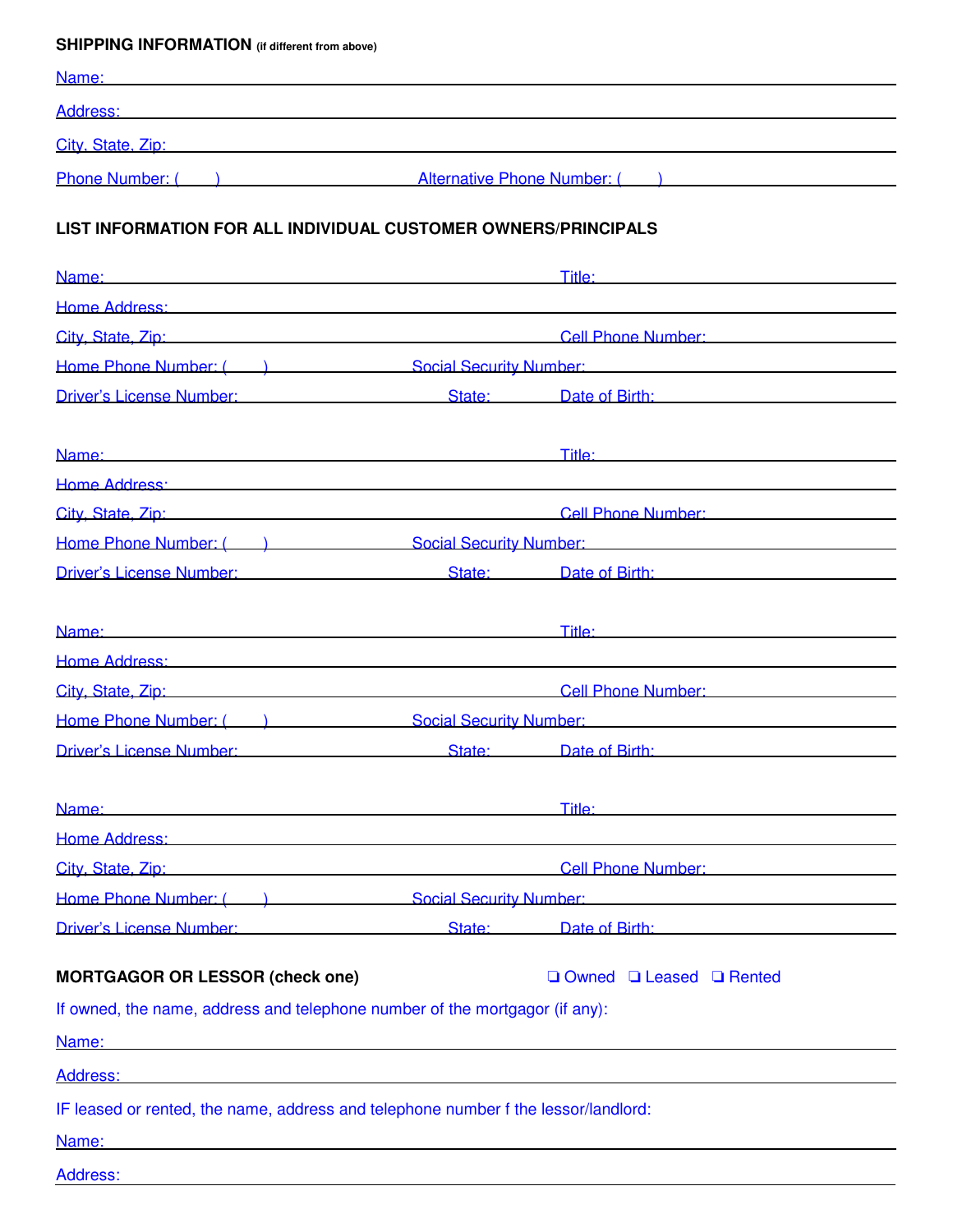## **CUSTOMER BANK REFERENCES**

| Name of Bank:     | Account #: |  |
|-------------------|------------|--|
| Address:          | Phone #:   |  |
| City, State, Zip: | $Fax \#$ : |  |
| Name of Bank:     | Account #: |  |
| Address:          | Phone #:   |  |
| City, State, Zip: | Fax $#$ :  |  |

#### **BUSINESS CREDIT REPORT AUTHORIZATION**

Customer and Guarantor(s) authorize Kohl to obtain a business credit report for each of them. Customer and Guarantor(s) understand that Kohl intends to use the credit report to confirm business addresses, verify banking and other credit information, and evaluate whether sufficient income is available to support Customer's Application for Open Account Credit. Any business credit reports will only be used by Kohl in processing the Application and all credit reports will be retained on file by Kohl along with all other Application documents. This Authorization will remain in full force and effect if Kohl approves this Application and sells product to Customer on an open credit account until sixty (60) days after such Customer's balance is paid in full or Customer's last purchase from Kohl, whichever is later. Otherwise, this Authorization shall expire one hundred twenty (120) days from the date this Application is signed.

#### **CUSTOMER TRADE REFERENCES (companies with whom customer has established credit)**

| Name:             | Account #: |  |
|-------------------|------------|--|
| Address:          | Phone #:   |  |
| City, State, Zip: | Fax $#$ :  |  |
| Name:             | Account #: |  |
| Address:          | Phone #:   |  |
| City, State, Zip: | $Fax \#$ : |  |
| Name:             | Account #: |  |
| Address:          | Phone #:   |  |
| City, State, Zip: | Fax #:     |  |

## **TERMS AND CONDITIONS**

By signing and submitting this application, Customer agrees to the following terms and conditions. Kohl is authorized to contact any and all of the owners, principals and references listed above regarding Customer's credit standing. If the application for open account credit is approved, Customer agrees to pay its account in full within the time and according to the terms specified in each invoice issued to Customer. If this account is not paid as specified: (a) interest at the rate of one and three quarter percent (1.75%) per month shall accrue on the unpaid balance; (b) Kohl reserves the right to withhold any shipments or further credit, or impose additional terms as a condition of any further credit; (c) Kohl may pursue all available legal remedies against Customer and any Guarantor; and (d) Customer and Guarantor(s) consent to personal jurisdiction in any state or federal court having venue in Adams County, IL; and (e) all costs and expenses incurred by Kohl in collecting any amounts due, including reasonable attorney's fees, will be included in the amount due from and paid by Customer and Guarantor(s). Customer agrees to waive all claims against Kohl, and hold harmless and defend Kohl from any injuries or damages resulting from or related to any failure of customer's premises, including all electrical, communications, fiber optics, data processing, telephone and other utility lines connected to customer's premises, to comply with applicable building and safety code requirements.

In the event of any changes in ownership or legal structure of the applicant, I/We agree to notify Kohl Wholesale in writing of the changes by certified mail, mail return receipt requested. Kohl Wholesale shall not be affected by such changes until receipt of this written notification of these changes from the applicant.

| $\mathbb{R}$ |    |  |
|--------------|----|--|
| Signature    | щe |  |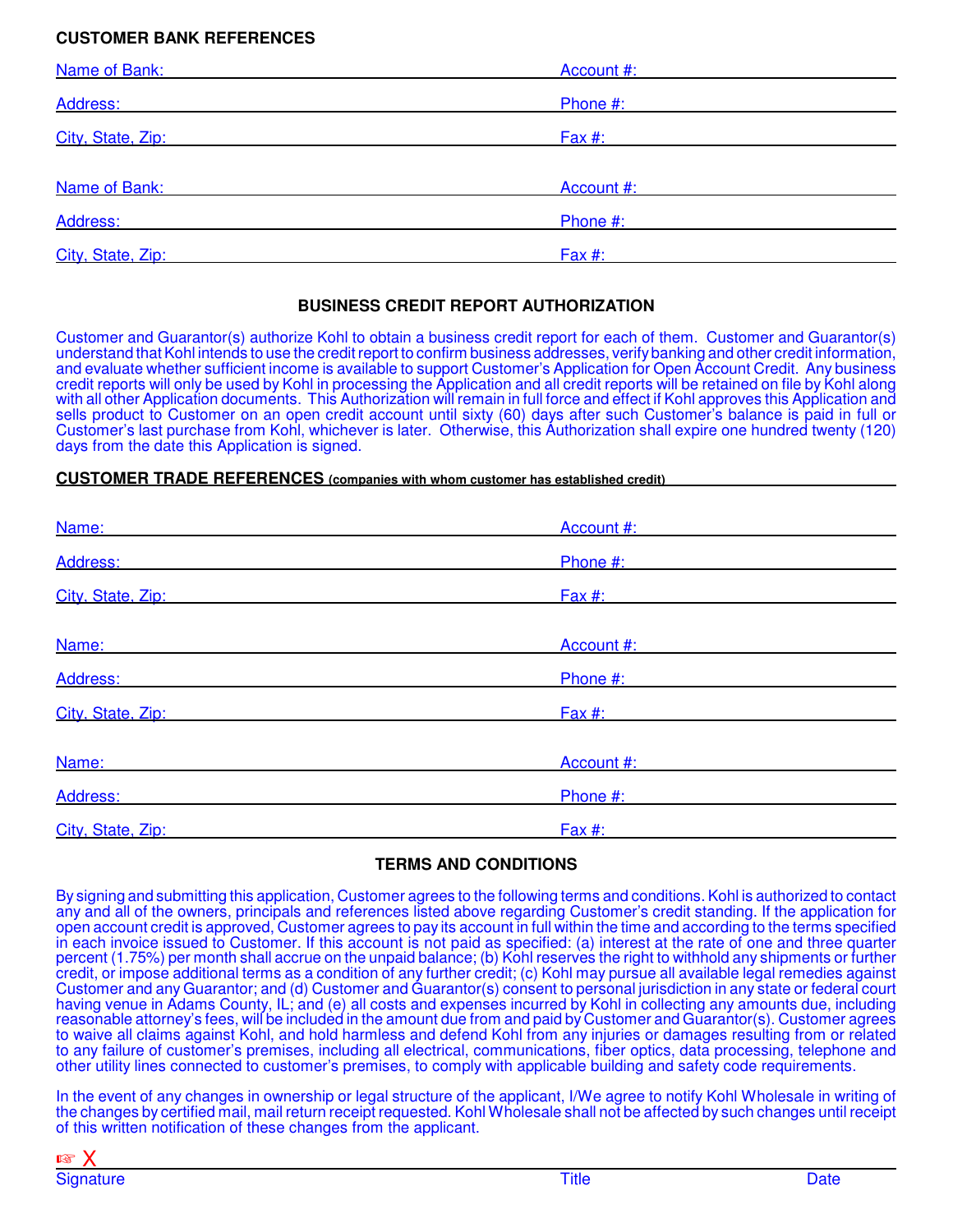#### **GUARANTY**

I, \_\_\_\_\_\_\_\_\_\_\_\_\_\_\_\_\_\_\_\_\_\_\_\_\_\_\_\_\_and \_\_\_\_\_\_\_\_\_\_\_\_\_\_\_\_\_\_\_\_\_\_\_\_\_\_\_\_, For and in consideration of the extension (Customer), the undersigned Guarantor(s) agrees to the foregoing Application, including, but not limited to, the Business Credit Report Authorization the Terms and Conditions, and all Addendums (if any), and guarantee full and prompt payment of any obligation of the Customer owed to Kohl, whether now existing or herein after incurred, and further agrees to pay on demand any sum which is due from the Customer to Kohl whenever the Customer fails to pay same. This guaranty shall be an absolute, continuing and irrevocable guaranty for such indebtedness of the Customer. The undersigned expressly waives presentment, demand, protest, notice of protest, dishonor, diligence, notice of default or nonpayment, notice of acceptance of this guaranty, notice of the extending of any guaranteed indebtedness already or hereafter contracted for by the Customer, notice of any modification or renewal of any credit agreement evidencing the indebtedness hereby guaranteed, notice of any renewal or indebtedness hereby guaranteed and to all renewals or extensions of such indebtedness. The undersigned further waives any right to require Kohl to proceed against or make any effort at collection of the guaranteed indebtedness from the Customer or any other party liable for such indebtedness. If the guaranteed indebtedness is not pay by the undersigned when due, and this guaranty is placed in the hands of an attorney for collection, or suite is brought thereon, or it is enforced through any judicial proceeding whatsoever, the undersigned shall also pay all reasonable attorneys' fees and court costs incurred by Kohl as part of the guaranteed indebtedness. In the event more than one party executes this Guaranty as a Guarantor, then each Guarantor, agrees to be jointly and severally liable for the guaranteed indebtedness and, in all instances herein, the singular shall be construed to include the plural.

| <b>K2 Y</b>                |                             |      |
|----------------------------|-----------------------------|------|
| Guarantor Signature        | <b>Print Name</b>           | Date |
| $\mathbb{R}$ X             |                             |      |
| <b>Guarantor Signature</b> | <b>Print Name</b>           | Date |
| Witness Signature          | <b>Salesperson Guaranty</b> | Date |

 $\overline{\mathbf{v}}$ 

| STATE SALES USE TAX CERTIFICATE (check applicable box)                                                                                                                                                                                                                                             |
|----------------------------------------------------------------------------------------------------------------------------------------------------------------------------------------------------------------------------------------------------------------------------------------------------|
| This is to certify that merchandise purchased by the undersigned from N. Kohl Grocer Company, (d/b/a) Kohl Wholesale<br>and Subsidiaries, Quincy, Illinois, for use in their operation has the following State Sales Use Tax Status.                                                               |
| $\Box$ Sold to the public, on which we collect and remit Retail Sales Tax (Most Common)                                                                                                                                                                                                            |
| □ Exempt from State Sales Tax<br>State of: <u>Calculation</u><br>(Attach a copy of your Exemption Certificate or Letter from your State)                                                                                                                                                           |
| $\Box$ We hereby request N. Kohl Grocer Company, Inc., (d/b/a) Kohl Wholesale,<br>and its Subsidiaries to add Sales Use Tax to their invoices for such products used in our<br>operation on which no Sales Tax Exemption is granted by the state on which we do not<br>Collect or Remit Sales Tax. |
| Name in which Retail Sales Tax/Exemption Certificate is issued                                                                                                                                                                                                                                     |
| Address<br>City, State, Zip                                                                                                                                                                                                                                                                        |
| $\mathbb{R}^2$ $\times$<br>Authorized Signature (Owner/Principle)<br>Date                                                                                                                                                                                                                          |